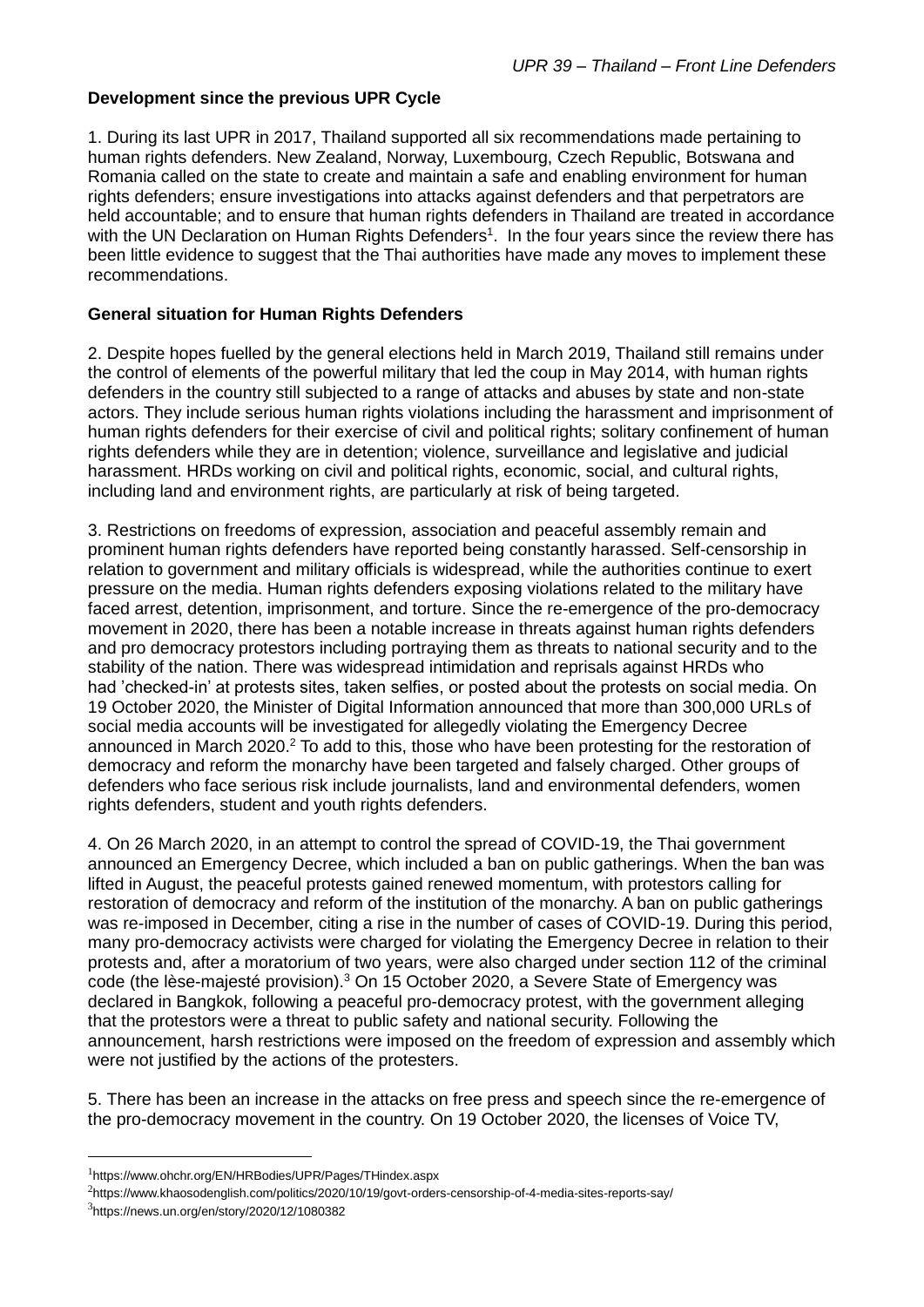Prachatai, The Reporters, and The Standard, four media outlets covering the protests, were threatened with suspension. The following day, the Criminal Court ordered Voice TV to stop all of its online operations for the station's coverage of a democracy protest in Bangkok on 16 October 2020, which allegedly violated media restrictions under the Emergency Decree on Public Administration in Emergency Situations and the Computer-Related Crime Act<sup>4</sup>.

6. Following the National Human Rights Commission Act of 2017, much of the Commission's independence and autonomy was stripped away, as it was brought under the wing of the government. In August 2019, two Commissioners announced their resignations, based on the lack of independence of the Commission, along with restrictive regulations and a hostile and unsupportive office environment. The Commission had seen resignations by earlier Commissioners on 31 July 2019 as well, due to its non-compliance with the original mandate, and contrary structure to the Paris Principles.

## **Pro-Democracy movement**

7. The right to assembly has not been respected and peaceful protests have been handled with excessive force; numerous human rights defenders have been imprisoned as a result of their organisation of, leadership of or participation in peaceful gatherings and protests. Since February 2020, after long standing dissatisfaction with the political situation in the country and owing to the rising intolerance of the government to opposition voices, student human rights defenders took the lead in organising peaceful protests in the country calling for reform within the government. Momentum of these protests stalled with the onset of the COVID-19 pandemic and the resulting restrictions on gatherings. As a result, the movement gathered pace online with many moving to social media to express their concerns and to advocate for change.

8. As physical protests resumed in the latter half of 2020, human rights defenders were widely targeted for exercising their fundamental right to the freedom of expression. Further, the same defenders have been arrested multiple times on different charges, thereby redirecting their time and resources away from the movement. In November 2020, twelve HRDs who were at the forefront of the democracy protests were issued summons under multiple charges including charges under the lèse-majesté law.<sup>5</sup> The HRDs mentioned in the summons have several cases pending against them, as they were also charged under additional provisions.

## **Lèse-majesté**

9. Thailand has always been intolerant toward any sort of criticism of the monarchy. Articles 110 and 112 of the Criminal Code have been increasingly used against human rights defenders since the beginning of the pro-democracy protests. Article 112 (the lèse-majesté provision) of the criminal code prohibits defaming, insulting or threatening the royal family, and carries punishments of up to 15 years in prison if found guilty. Article 110 carries a sentence of 16 years to life imprisonment for those found guilty of committing or attempting to commit an act of violence against the Queen; or a death sentence if such act is likely to endanger the life of the Queen. While the Prime Minister reported in 2019 that no new cases under Article 112 would be prosecuted, various other provisions of the law have since been used to criminalise dissent and legitimate criticism of the monarchy.

10. Since August 2020, as the pro-democracy protests gained traction, Article 112 has been widely used to target protest leaders and human rights defenders, including Parit Chiwarak, Arnon Nampa<sup>6</sup>, Panusaya Sithijirawattanakul who have been charged with at least twenty, twelve and nine cases of lèse-majesté respectively. All three HRDs have been involved in the organising of

<sup>4</sup> https://www.aljazeera.com/news/2020/10/21/thailand-shuts-down-online-tv-channel-as-protests-continue

<sup>5</sup> https://www.thaipbsworld.com/12-leaders-of-khana-ratsadon-group-to-face-lese-majeste-charges/

<sup>&</sup>lt;sup>6</sup>https://www.frontlinedefenders.org/en/case/human-rights-lawyer-arnon-nampa-arrested-and-charged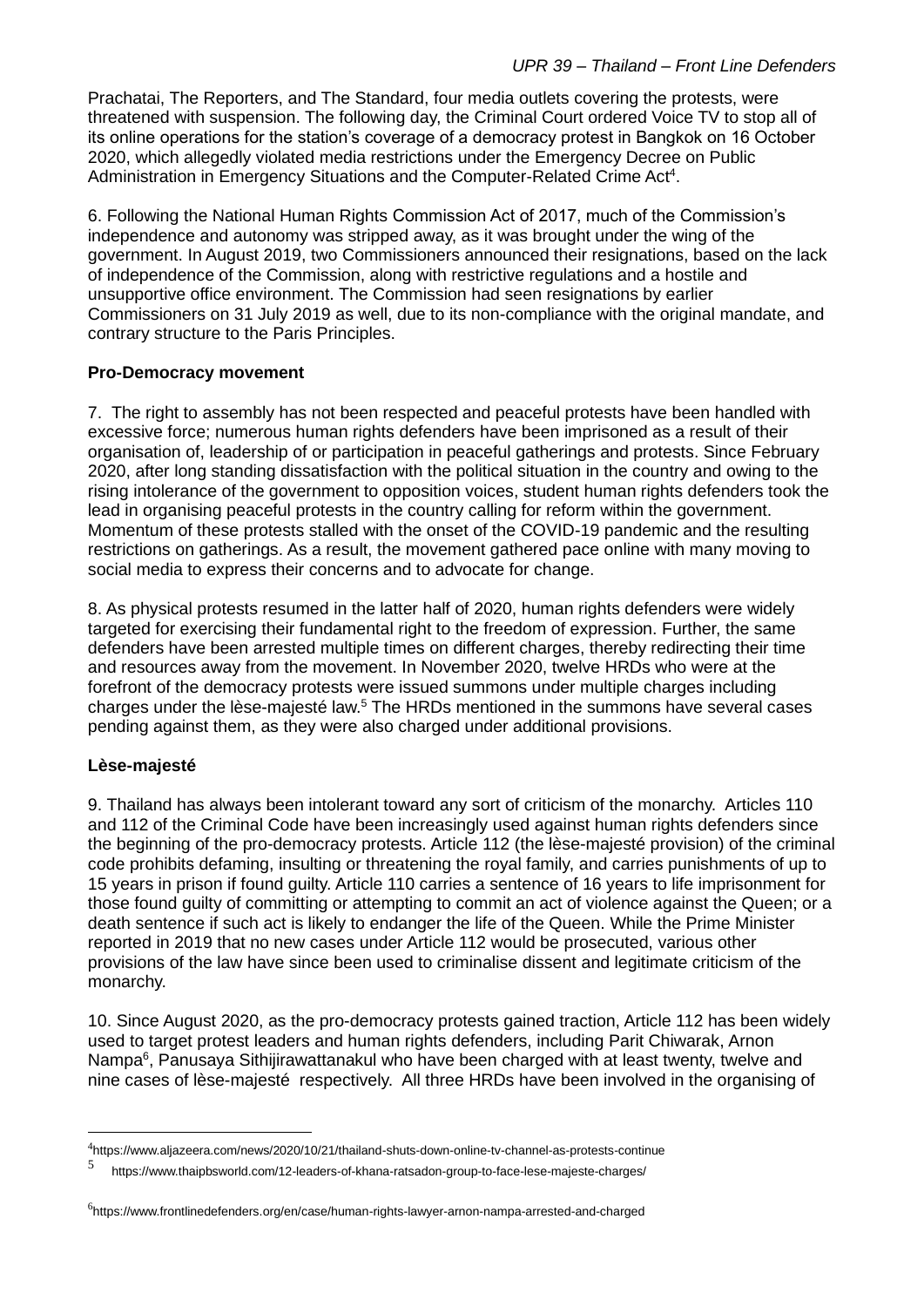the peaceful pro-democracy demonstrations. If convicted of these charges, the HRDs face several decades in prison.

# **Strategic Lawsuits Against Public Participation (SLAPP)**

11. Although freedom of expression is a constitutionally guaranteed right in Thailand, its exercise by human rights defenders has been severely hindered by restrictive legislation and the government's control over the media. As part of its commitment to the National Action Plan on Business and Human Rights, the government undertook to assess the effectiveness of anti-SLAPP clauses inserted into articles of the Criminal Procedural Code in 2018. These articles were amended to prevent cases of judicial harassment against human rights defenders. However, these positive amendments have not resulted in fewer instances of SLAPPs being filed against human rights defenders, who continue to be targeted by both corporations as well as government bodies as a result of their exposure of human rights violations

12. Since 2016, the Thammakaset Company Limited has filed at least 37 complaints against 22 human rights defenders.<sup>7</sup> Most recently, on 23 November 2020, the Bangkok South Criminal Court began its preliminary hearing into the combined case brought against three women human rights defenders Angkhana Neelapaijit, Puttanee Kangkun, and Thanaporn Saleephol.<sup>8</sup> The case combines four different complaints, which include a total of 28 counts of criminal defamation for 28 postings or re-postings on social media. The posts in question were made by the women human rights defenders to express support for other human rights defenders facing judicial harassment by the company for documenting labour rights abuses. Angkhana Neelapaijit faces a total of two counts, Puttanee Kangkun faces 21 counts, and Thanaporn Saleephol faces five counts.

### **Land and Environmental Rights Defenders**

13. Human rights defenders working on land and environmental rights have been increasingly targeted by business interests and authorities alike. They have been subjected to judicial harassment, violent attacks and even killings. Perpetrators of these crimes often go unpunished as impunity remains widespread. On 20 October 2020, land rights defender Dam Onmuang escaped an attempt on his life after an individual believed to be affiliated with a multinational palm oil company fired a gun at the human rights defender.<sup>9</sup> The HRD has played a vital role by taking the lead in negotiating in land disputes with palm oil companies and the authorities so as to protect and safeguard his community's guardianship of the land and natural resources.

14. On 25 September 2020, environmental rights defenders of the Khao Lao Yai-Pha Jun Dai forest conservation group were able to successfully reclaim land from a mining project in the Nongbua Lamphu Province. The project had long been impacting the health and environment of the community. This struggle against the mining project, that has lasted over two decades has come with numerous death threats and killings of members of the group. Since August 2020 one of the group's advisors, Lertsak Kumkongsak, has received a number of death threats due to his work in supporting the community.<sup>10</sup>

## **LGBTIQ+ Defenders**

15. While the country's Cabinet approved a bill that would recognise same-sex unions in July 2020, there has been no progress on the issue since. LGBTIQ+ defenders continue to be ostracised and are often the target of gendered attacks. In February 2021, LGBTIQ+ rights defender Nada Chiyajit received violent threats and transphobic messages for providing legal assistance to a trans woman who was being harassed. Hers is just one of case amongst the many, where LGBTIQ+ defenders

<sup>7</sup> https://www.business-humanrights.org/en/latest-news/thailand-preliminary-hearing-of-criminal-defamation-case-brought-bythammakaset-company-limited-against-three-women-hrds/

<sup>8</sup> https://www.frontlinedefenders.org/sites/default/files/thailand\_-\_ua\_-

\_angkhana\_neelapaijit\_puttanee\_kangkun\_and\_thanaporn\_saleephol\_-\_24\_nov\_2020.pdf

<sup>&</sup>lt;sup>9</sup>https://www.frontlinedefenders.org/en/case/attempted-killing-land-rights-defender-dam-onmuang

 $10$ https://www.frontlinedefenders.org/en/case/death-threats-against-environment-rights-defender-lertsak-kumkongsak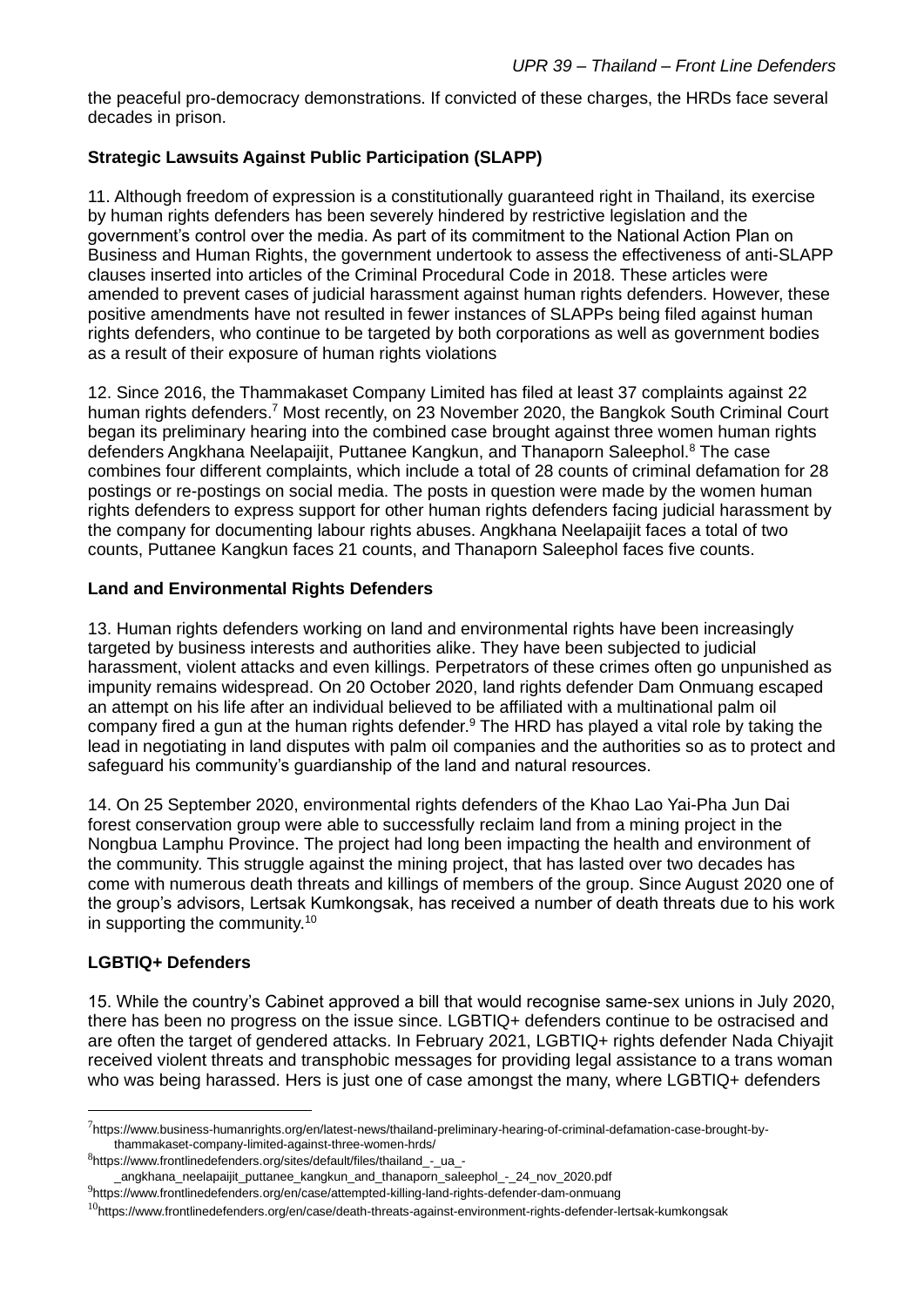have been threatened with violence. The pro-democracy movement also saw the coming together of various LGBTIQ+ groups, leading and calling for political reform, gender equality and better representation.

#### **Youth and Student Defenders:**

16. In their capacity as organisers and leaders of the pro-democracy protests, many student and youth rights defenders have been subjected to harassment and criminalisation for their role in calling for the dissolution of the parliament, the ending of harassment of critics of the government, and the drafting of a new constitution. University campuses across Bangkok saw students express their protest through flash-mobs and peaceful gatherings. On 25 February 2021, Supriya Jaikaew, a pro-democracy WHRD and administrator of Free Youth student group from Chiang Rai, was charged with lèse-majesté and under Computer Crime Act and subsequently arrested, before being granted bail at around midnight. According to Thai Lawyers for Human Rights, her arrest marked the 60th lèse-majesté case filed against pro-democracy defenders since late November 2020**.** She joins a large list of student and youth defenders, some as young as sixteen, who have been charged for their peaceful exercise of the freedom of assembly and expression.

### **Legal Policy and framework**

17. Human rights defenders in Thailand are not specifically protected by any laws, policies or practices. Several laws have been widely used to criminalise and intimidate human rights defenders including Articles 110 and 112 of the Criminal Code relating to lèse-majesté; Article 116 of the Criminal Code that relates to sedition; Article 14 of the Computer Crimes Act; Criminal defamation under sections 326 of the Criminal Code; and the Public Assembly Act.

18. Article 116 of the Criminal Code, relating to sedition, has been used extensively, most recently to target defenders engaged in the pro-democracy movement. Article 116 prescribes a jail terms of up to seven years for those found guilty of incitement or expressing any criticism of laws or the government by the use of coercion or violence. This has led to severe restrictions in peoples' right to express their discontent with the government without the fear of being arrested for the same. On 22 May 2018, fifteen human rights defenders including Arnon Nampa, Rangsiman Rome, Sirawith Seritiwat, Chonticha Jaengrew and Piyarat Chongthep, were arrested and charged with sedition for their participation in a peaceful demonstration calling on the military junta to hold free and fair general elections.<sup>11</sup>

19. Free speech is also targeted under laws relating to criminal defamation and Article 14 of the Computer Crimes Act, with its overly broad language being used to stifle all forms of online dissent. The law targets human rights defenders who are critical of the government and monarchy. Those found guilty under the law face a heavy fine or up to five years in prison, or both. Article 14 and Article 116 of the Criminal Code were widely used to judicially harass defenders during the temporary suspension of the use of the lèse-majesté.

20. The Public Assembly Act restricts freedom of assembly and expression in ways that are not in compliance with international human rights standards. The provisions contained within the Act pertaining to the organising and the manner in which peaceful processions may take place, are extremely vague and open to interpretation, thereby allowing it to be extensively used to stifle dissent and criticisms against the government. It has been used by authorities to interfere with public demonstrations by discouraging their organisation, shutting venues that are protest locations, and heavily monitoring protest activities. Before the enactment of the Emergency Decree in March 2020, the Public Assembly Act was commonly used to target gatherings and protests.

## **Recommendations**

<sup>11</sup> https://www.frontlinedefenders.org/en/case/arrest-15-hrds-demanding-free-and-fair-elections-2